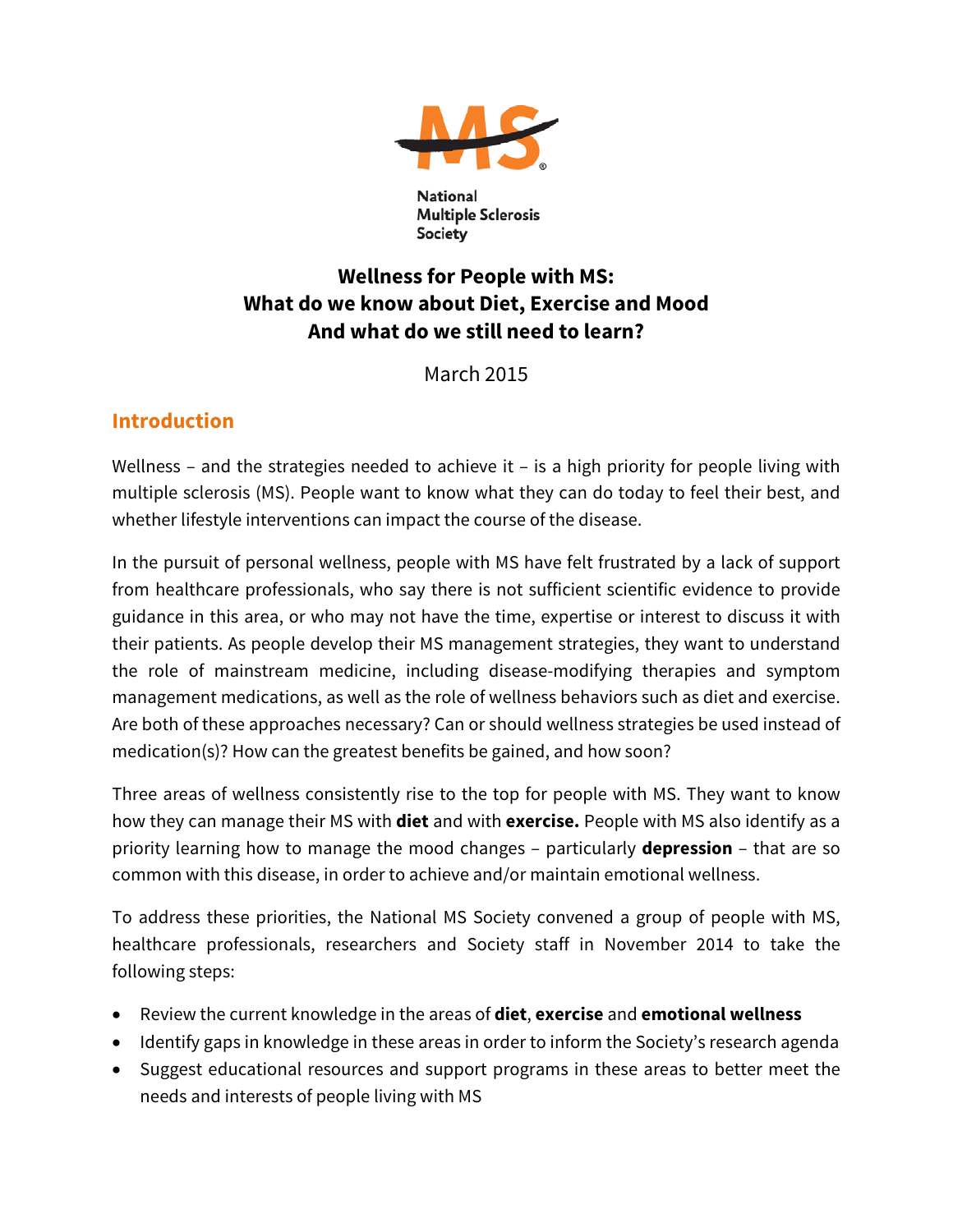This paper reflects the experiences, opinions and consensus recommendations of the individuals who participated in this meeting.

## **Contents**

# <span id="page-1-0"></span>**Achieving Wellness**

Wellness is a lifelong journey through which people develop an awareness of, and make positive choices about, their behaviors, lifestyle and activities that enable them to lead their best lives.

Wellness is personal, multidimensional and holistic. Wellness involves **physical**, **emotional**, **social**, **intellectual**, **occupational** and **spiritual** dimensions, with each existing along a continuum. Achieving wellness does not occur quickly or with a single behavior. Rather, it is a lifelong journey that involves taking action and making lifestyle choices with the goal of attaining optimal well-being. The journey towards optimal well-being is unique for each individual – and attainable for everyone within the context of his or her priorities and abilities.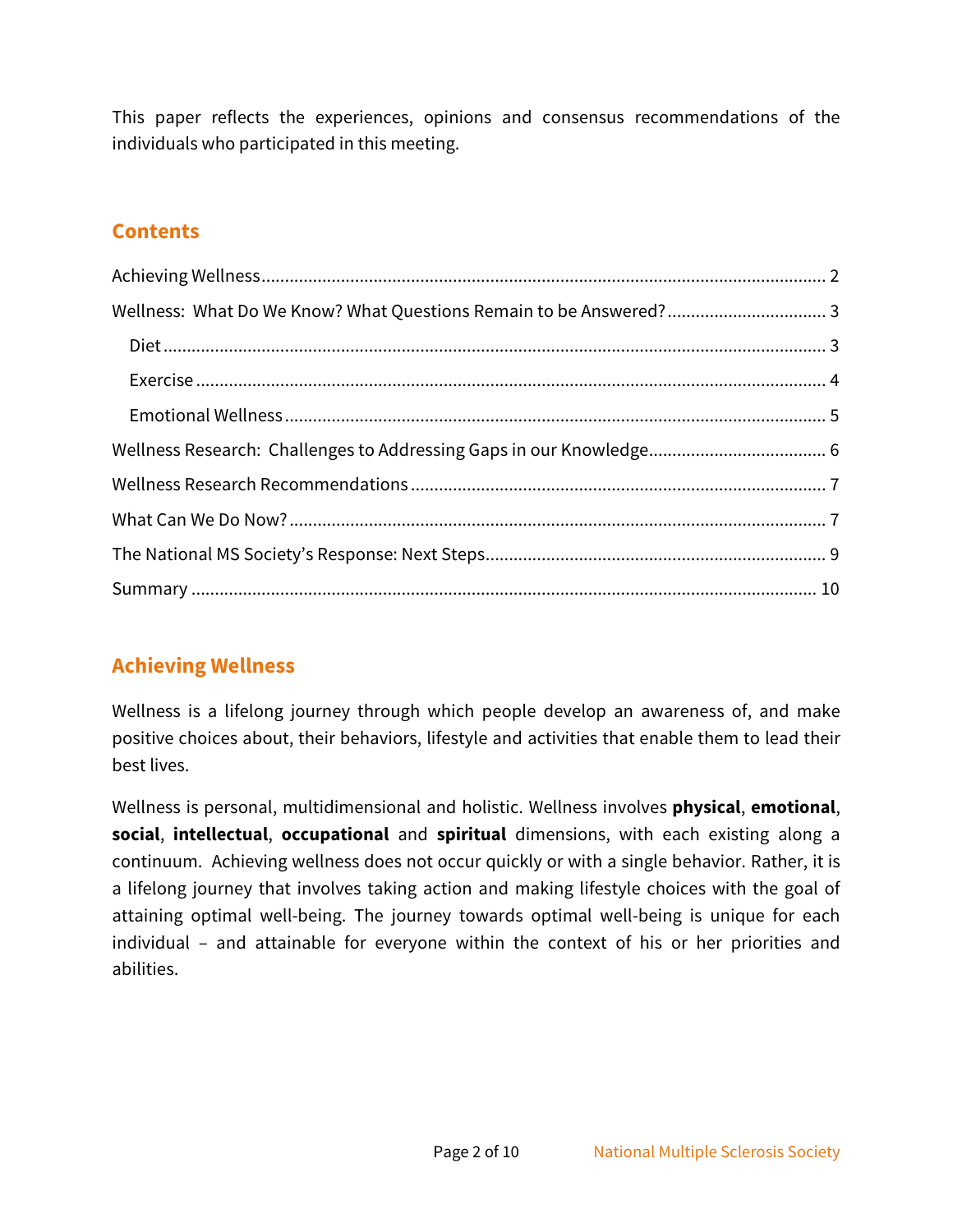#### <span id="page-2-0"></span>**Wellness:**

## **What Do We Know? What Questions Remain to be Answered?**

A recent online search for information about diet, exercise and mood in MS yielded a total of close to 50 million hits. The challenge is in trying to make sense out of this complex array of facts, opinions, advertisements and personal experiences. Even within the scientific literature, the available information is inconclusive and sometimes contradictory.

When reviewing scientific studies, it is important to consider the quality of the evidence they provide. Many systems for classifying scientific evidence are available, but all agree that randomized, controlled trials (such as those used to evaluate a new medication) offer the most reliable information, while the least reliable information comes from studies with no control group, reports of individual cases, anecdotes and opinions. However, even when studies have an adequate structure and design, they may not include enough participants to offer conclusive evidence about the impact of a treatment or intervention. With these issues in mind, the experts in each focus area summarized the available data and identified key questions that remain to be answered.

#### <span id="page-2-1"></span>**Diet**

The following studies suggest that diet may play an important role in determining the risk of MS and of disease progression:

- Research findings point to obesity<sup>[1](#page-2-2)</sup> as a possible risk factor for developing MS. The incidence of MS appears to be increasing worldwide at the same time that caloric intake and being overweight or obese are increasing. In recent studies, obesity and body size at age 18-20 were associated with an increased risk of MS, as was higher Body Mass Index (BMI) at age 7-13.
- Recent evidence points to sodium intake as a potential factor in MS disease activity. Sodium is a primary component of salt. In an observational study, people who consumed a moderate or high amount of sodium had a higher rate of relapses and a greater risk of developing a new lesion on MRI than people who consumed a low amount of sodium.
- Several studies have suggested a role for low levels of vitamin D in disease onset and disease progression. Vitamin D supplementation is currently being evaluated in a randomized, controlled clinical trial in order to determine whether this apparent relationship is real or coincidental, and whether the potential benefits outweigh any risks for people with MS.

<span id="page-2-2"></span> $1$  As defined by the World Health Organization, obesity is defined as a Body Mass Index (BMI) – weight in kilograms divided by the square of height in meters  $-$  kg/m<sup>2</sup> equal to or greater than 30.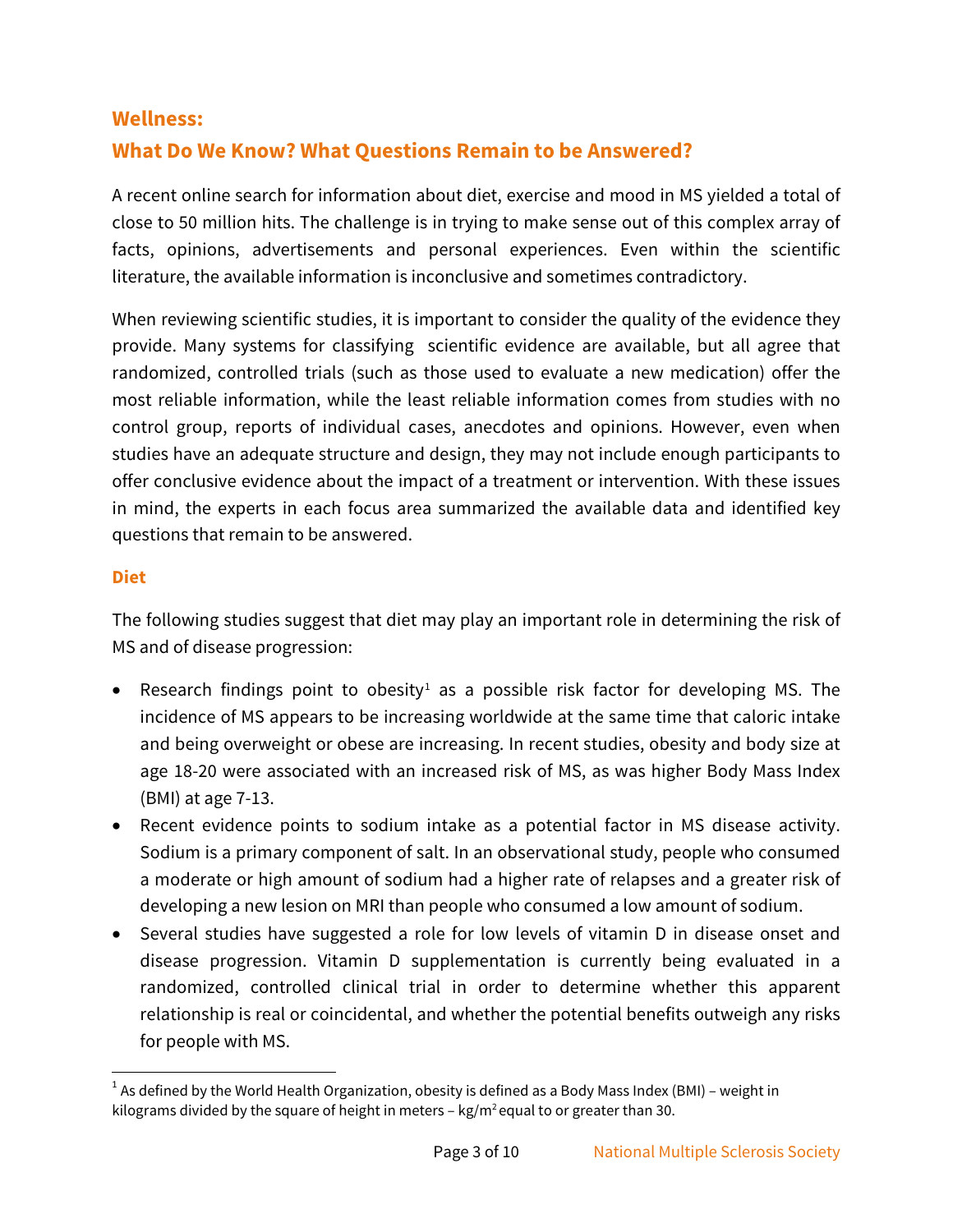• The potential role of polyunsaturated fatty acids (PUFAs) in slowing disease activity has also been studied, with mixed results. As is being done with vitamin D supplementation, carefully controlled trials are necessary to identify potential benefits and risks.

Overall, research studies in the area of diet have generally been of inadequate size and design to provide useful information about dietary strategies in MS. The evidence available thus far related to dietary factors is insufficient to establish either **efficacy** (how well a particular diet or supplement works in the structured environment of a controlled clinical trial) or **effectiveness** (how consistently or persistently people can use a diet or supplement in everyday life).

The following questions need to be answered about diet in MS:

- 1. What is the impact of a given dietary strategy on the underlying disease process in MS? On symptoms?
- 2. Are different dietary strategies effective for different individuals, or does one type of diet fit all people with MS?
- 3. Is it possible for people to change their eating habits over the long-term?
- 4. How can researchers identify those dietary interventions that might hold promise for people with MS?
- 5. Do dietary interventions change the way MS medications are absorbed and used by the body?

### <span id="page-3-0"></span>**Exercise**

A substantial body of research demonstrates that exercise is good for a person's overall health and for reducing other health conditions (co-morbidities). Obesity, for example, may increase a person's risk of developing MS and may contribute to a poorer outcome (prognosis). The research in MS has also demonstrated that exercise training is effective for improving aerobic capacity and muscle strength, mobility, quality of life, and symptoms of fatigue and depression. However, the efficacy or effectiveness of any specific exercise program for people with MS has not been established.

Of note, the amount of sedentary behavior among people with MS is alarmingly high, regardless of their physical abilities or limitations; yet we know very little about strategies that help people become more physically active.

The following questions need to be answered about exercise in MS:

1. Is exercise training a disease-modifying and/or symptomatic therapy? Does exercise influence the underlying disease process in MS?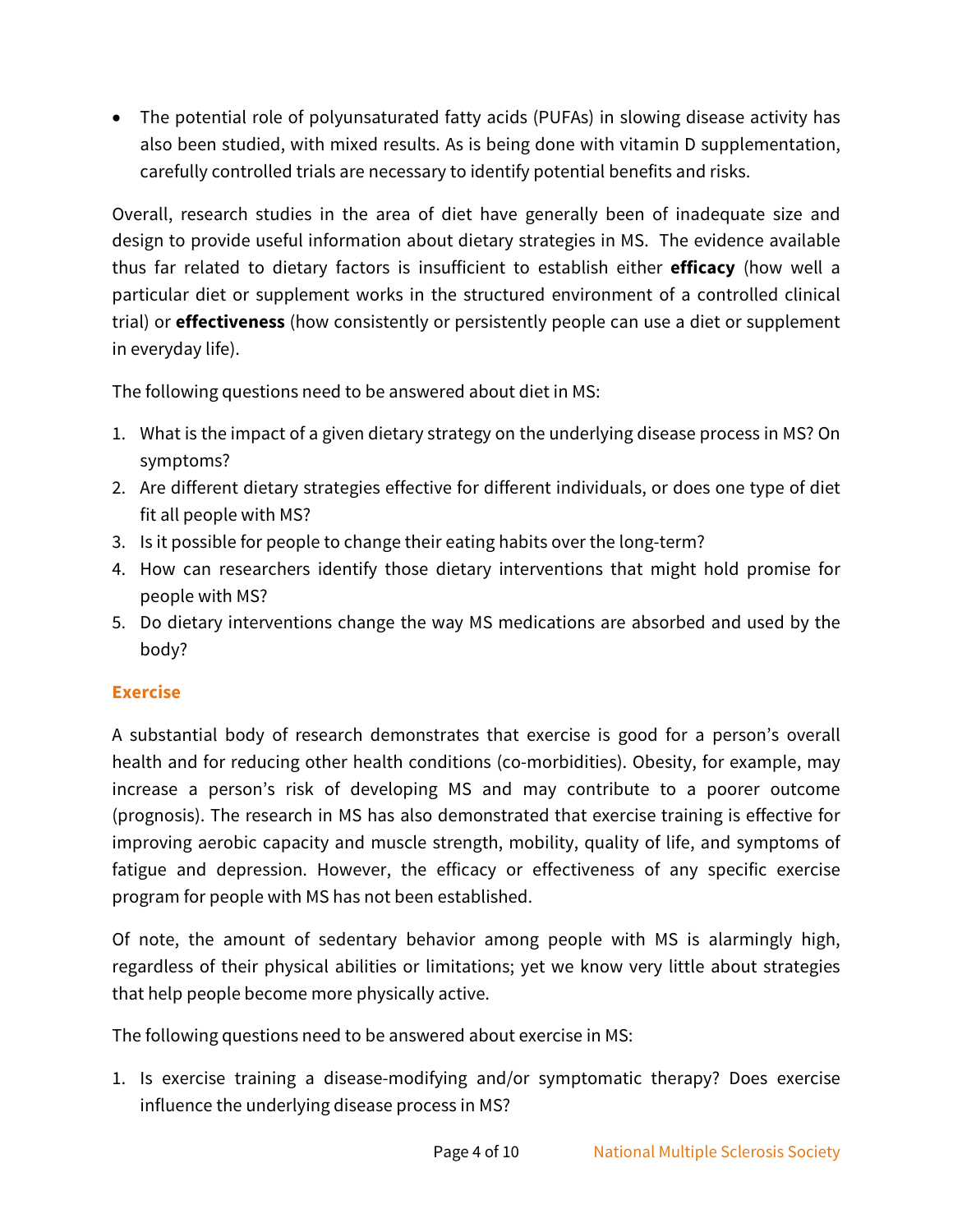- 2. What is the effect of exercise on symptoms, including cognition, sleep and pain? Does exercise help manage more severe symptoms as well as milder symptoms?
- 3. What is the optimal amount (intensity and frequency) of exercise for people with MS? Does the optimal amount vary by severity of the disease?
- 4. How do we encourage and support the initiation and maintenance of exercise behaviors in people with MS? What is the role of healthcare professionals in encouraging people with MS to exercise?
- 5. What are the causes of sedentary behavior among people with MS? Can increasing a person's overall activity level produce benefits similar to those seen with a regular exercise program?
- 6. How do individuals with MS differ (in terms of disease course, disease severity, symptoms) in the kinds of exercise that would be most beneficial?

#### <span id="page-4-0"></span>**Emotional Wellness**

From the time of diagnosis, people with MS use a variety of self-management strategies to maintain or enhance their emotional well-being in the face of MS-related challenges. However, due to a variety of factors (small study sizes; inadequate design of clinical trials; and a lack of consistency in the groups studied and in the way anxiety, depression or stress are defined and measured), the research has not determined the efficacy or effectiveness of most of these interventions. Thus far, the research suggests that:

- **Exercise** (aerobic and, perhaps, resistance training) may help reduce depressive symptoms and being physically active may help people feel less depressed over time
- **Telephone-delivered physical activity counseling** (including motivational strategies, goal-setting, action planning) – may reduce the severity of depression in people who become more active
- **Acupuncture, Feldenkrais, guided imagery, hypnotherapy, massage, meditation, mindfulness, music therapy, prayer and spirituality, Tai chi, yoga** – may be effective in reducing mild to moderate depressive symptoms, anxiety and stress
- **St. John's wort** is probably effective for treating mild to moderate depression
- **Adaptive coping and solution-focused coping** help to reduce anxiety
- **Stress management strategies of various types** may help to reduce stress

People with MS who experience more severe mood disturbances, including major depression, may be unable to engage actively or effectively in any wellness strategies, including emotional wellness strategies, physical exercise or healthy eating practices. For these individuals, identifying and treating the mood disturbances is necessary before they can embrace lifestyle changes that may lead to wellness.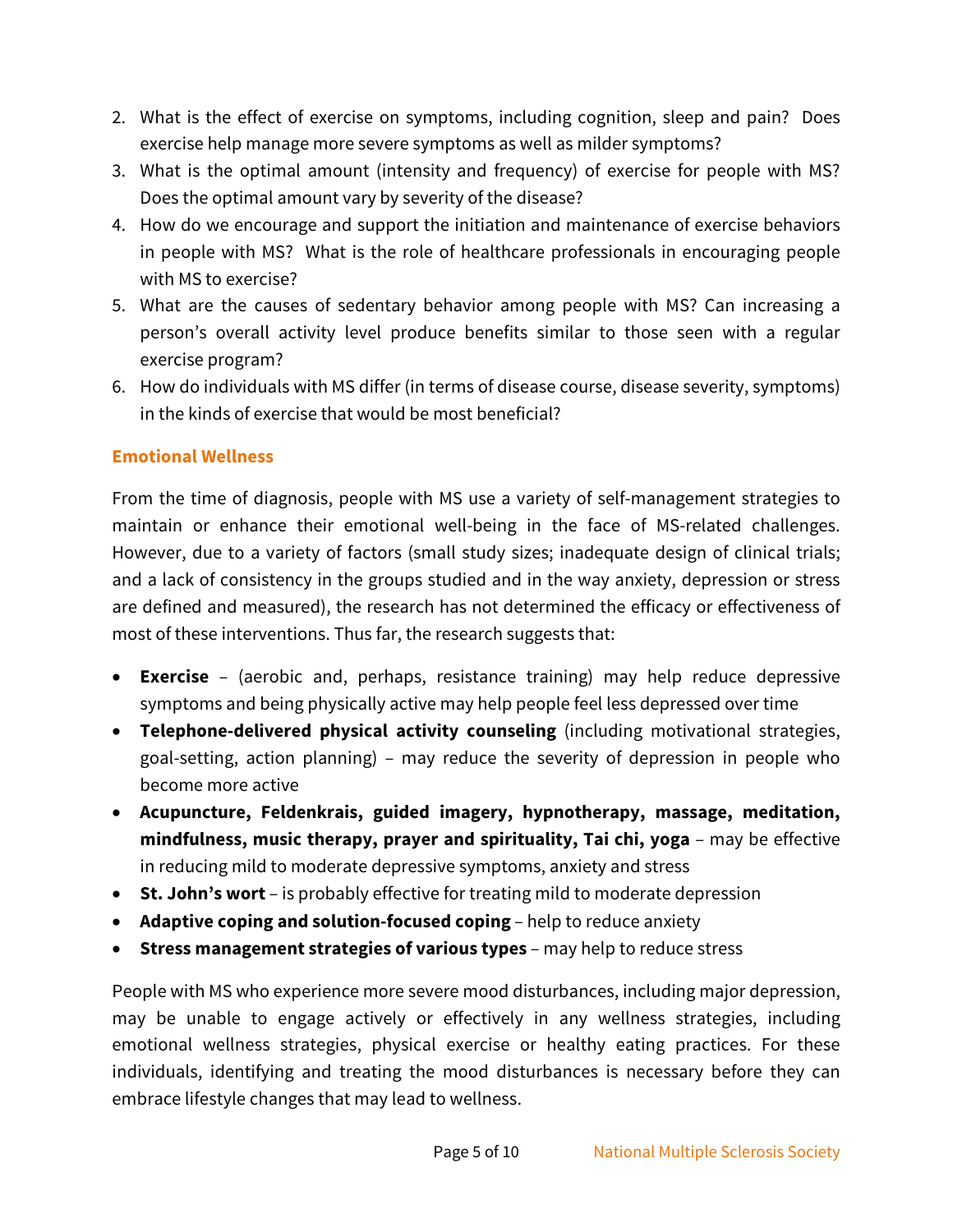The following questions need to be answered about emotional well-being in people with MS:

- 1. Can we demonstrate in controlled clinical trials the impact of wellness behaviors such as guided imagery, prayer and spirituality, and massage on feelings of depression, anxiety and stress?
- 2. Can we identify a "menu" of effective strategies (including medication, psychotherapy and wellness behaviors) that could be tailored to the emotional needs of each individual at different points in time?
- 3. How do we attract, train and retain mental health professionals in MS care?
- 4. How can we ensure that people at risk for significant mood disturbances are identified at different points in the disease course?
- 5. Who, in addition to mental health professionals, can safely and effectively treat mild to moderate mood issues?

## <span id="page-5-0"></span>**Wellness Research:**

# **Challenges to Addressing Gaps in our Knowledge**

The review of the published research about diet, exercise and emotional wellness highlighted the importance of determining the relative **efficacy** and **effectiveness** (see p. 4) of wellness strategies – alone or in combination – for managing symptoms, reducing other (co-morbid) health conditions and enhancing the impact of disease-modifying therapies on MS disease activity.

Several challenges must be overcome to address these gaps in knowledge and establish a successful research agenda:

- How to identify and prioritize the target groups to study, for example:
	- o Individuals with relapsing disease or those with progressive disease
	- o Individuals who are newly diagnosed, for studies designed to prevent symptoms or progression, or those with more progressed MS for studies designed to intervene and provide disease modification or symptom relief
- How to determine the appropriate control group for each study in order to demonstrate most clearly the impact of the intervention being studied, for example:
	- o A group on the waiting list for the intervention
	- o A group receiving a sham intervention (placebo) or a different treatment intervention (known as an "active control")
	- o A group receiving standard care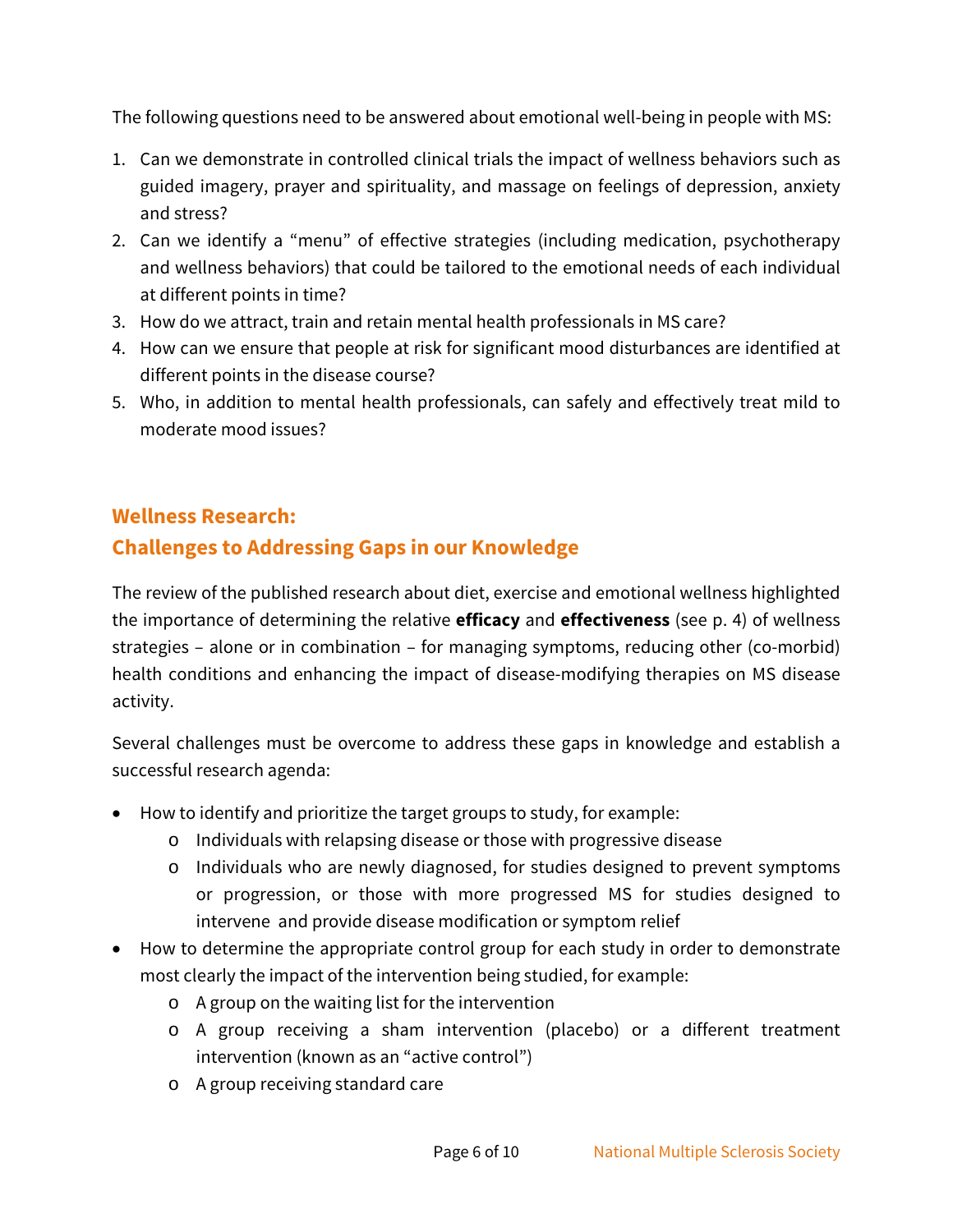- How to address the challenges in adhering to a wellness intervention (for example, a diet, exercise regimen, or mindfulness protocol) over long periods of time
- How to address the ways in which significant mood changes and/or MS-related cognitive changes may impact a person's ability to engage in wellness activities like exercise and eating a healthy diet
- How to find and train knowledgeable scientific reviewers to assess wellness research proposals that are somewhat different from proposals submitted for basic science (laboratory) research
- How to address concerns some in the medical community may have that wellness research is not a high priority
- How to expand resources to fund large-scale, well-designed and controlled multi-site studies in wellness

# <span id="page-6-0"></span>**Wellness Research Recommendations**

After careful consideration of the identified research gaps and challenges, the following recommendations were made:

- 1. Engage research design experts to address the challenges identified within and across wellness areas
- 2. Stimulate collaborative research efforts, similar to what has been done in the areas of genetics, nervous system repair and progressive MS, to ensure that the best minds are working with speed and effectiveness in wellness research
- 3. Identify funding partners who share our interest in increasing knowledge about wellness interventions in MS

### <span id="page-6-1"></span>**What Can We Do Now?**

In each of the targeted wellness areas – diet, exercise and emotional health – strategies were identified to expand education and resources for people with MS and healthcare providers to promote physical and emotional well-being.

#### **Diet**

- Provide clear recommendations to people with MS based on what is known today about the role of diet in overall health:
	- o Limit sugar and processed foods (particularly those high in sugar, salt and sodium)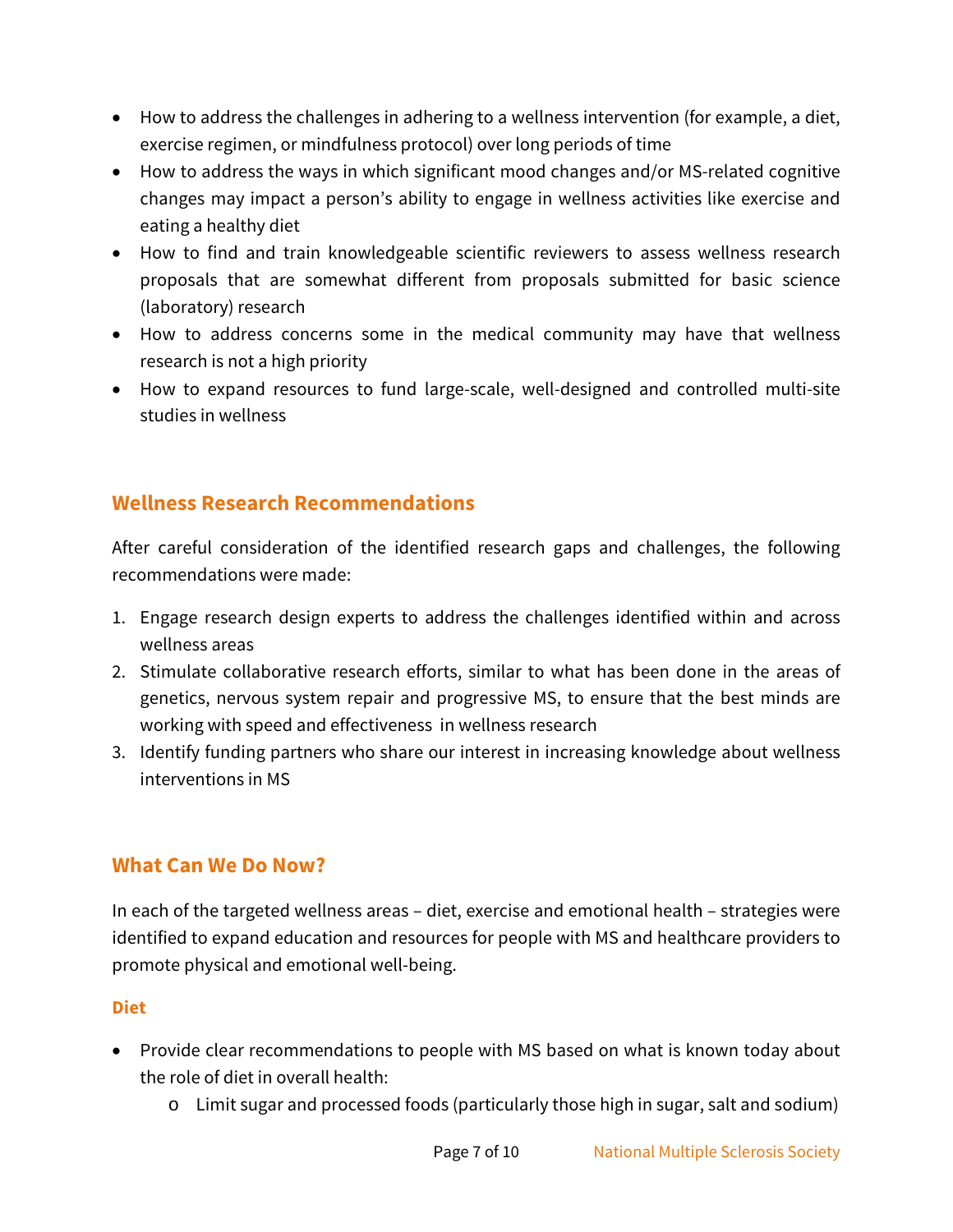- o Increase fruits and vegetables
- o Choose lean sources of protein
- o Choose healthy fats
- o Consume adequate fiber and fluids
- Provide unbiased information about popular "MS diets" in order to support educated decision-making
- Focus on reducing obesity since it appears to increase the risk of MS, and also increases the risk for other health conditions that can worsen a person's MS
- Consider creating dietary guidelines for people with MS

#### **Exercise**

- Provide clear recommendations based on what we know today about the impact of exercise on overall health, MS symptoms (including mobility, weakness, balance, cognition, mood, pain) and quality of life
- Educate healthcare professionals about the role of exercise in health and MS management, and encourage them to talk to their patients about "exercise as medicine"
- Partner with community organizations (for example, the YMCA) to provide exercise programs for people with MS
- Consider adopting and distributing the Canadian Physical Activity Guidelines for Adults with Multiple Sclerosis

#### **Emotional Wellness**

- Develop strategies and tools to increase doctor-patient conversations about emotional wellness beginning at the time of diagnosis, such as:
	- o Toolkit for people with MS to identify mood changes in themselves and talk about those changes with their healthcare provider(s)
	- o Information and tools for healthcare professionals to talk about mood changes with their patients and to facilitate referrals to the Society and mental health professionals in the community
- Identify proactive strategies to promote emotional well-being and prevent significant mood disruption in people newly-diagnosed with MS
- Increase the numbers of individuals (peers with MS, Society MS Navigators, mental health professionals) who can deliver effective interventions (prevention, diagnosis, treatment, support) from the time of diagnosis onward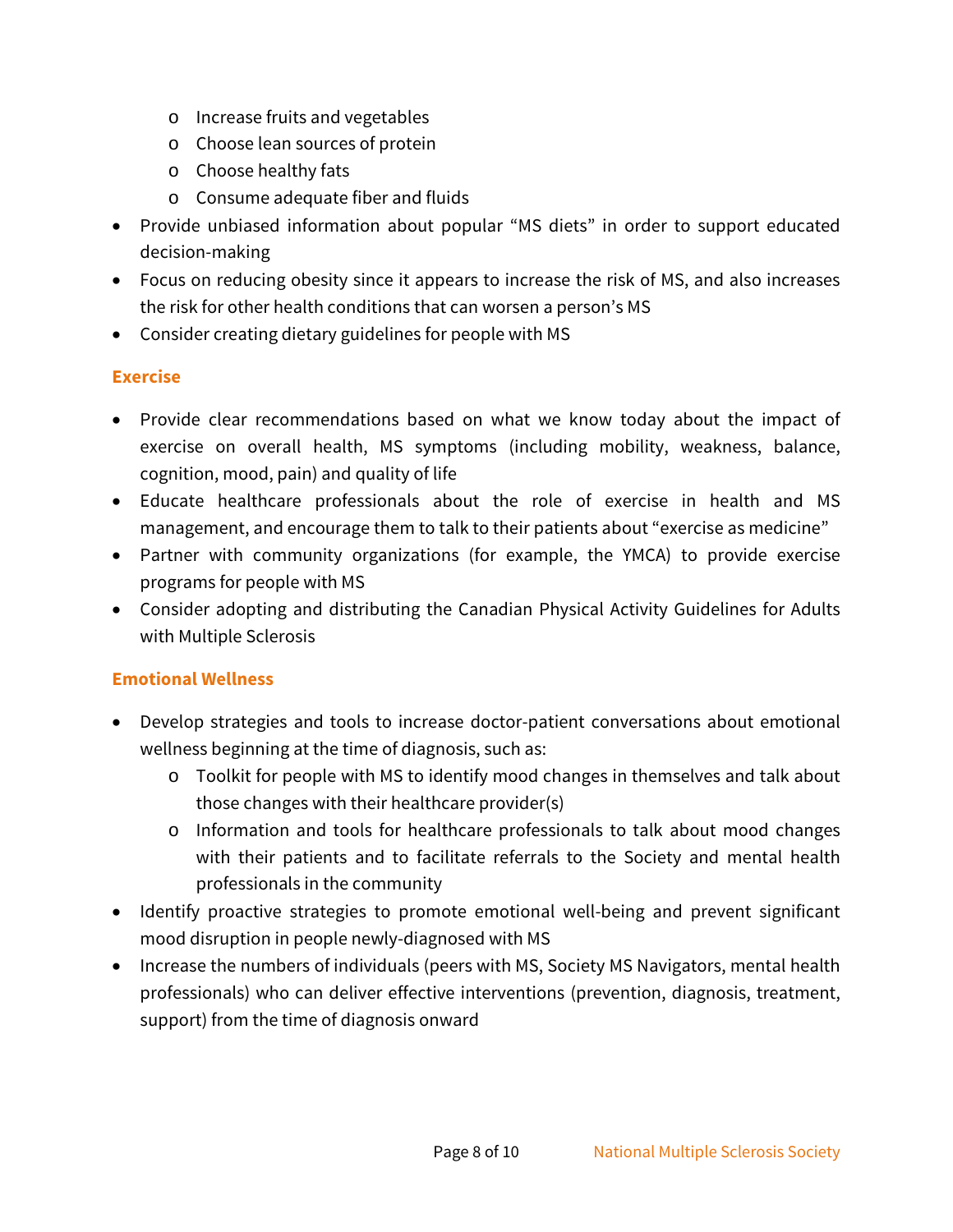# <span id="page-8-0"></span>**The National MS Society's Response: Next Steps**

Based on the recommendations from this meeting, the Society will:

- Convene a work group to address the following concerns about depression in MS (planned for June 2015):
	- o Lack of well-designed studies to identify the cause(s) of mood changes and the interventions that might be helpful for each individual
	- o High prevalence of severe depression and anxiety among people living with MS
	- o Under diagnosis and under treatment of depression and other mood changes in people with MS
	- o Complex, probably inter-related causes (immune changes and changes in the brain, as well as psychosocial stressors) of depression in MS
	- o Impact of depression on quality of life, ability to take care of oneself, adherence to treatment, and MS symptoms such as cognition, pain, fatigue
	- o Possible role of depression and stress in central nervous system inflammation and the disease process
	- o Insufficient numbers of mental health professionals to provide diagnosis and treatment
- Design a strategy to educate healthcare professionals about the role of wellness in MS comprehensive care, and the importance of diet, exercise and emotional well-being
- Create an MS Wellness Research Network including researchers in the areas of diet, exercise and mood, as well as researchers from other disease groups and experts in study design and statistical analysis – with the goal of developing study design criteria and specific research methodologies for wellness-focused research
- Educate scientific reviewers about how to evaluate wellness research proposals
- Develop a long-term strategy for funding research in wellness interventions
- Evaluate existing programs and explore development of new programs that would inform, encourage and facilitate participants' pursuit of personal wellness
- Develop a "white paper" for publication in a peer-reviewed journal, which summarizes current knowledge and knowledge gaps concerning the role of wellness strategies in MS management, as well as research and programmatic recommendations